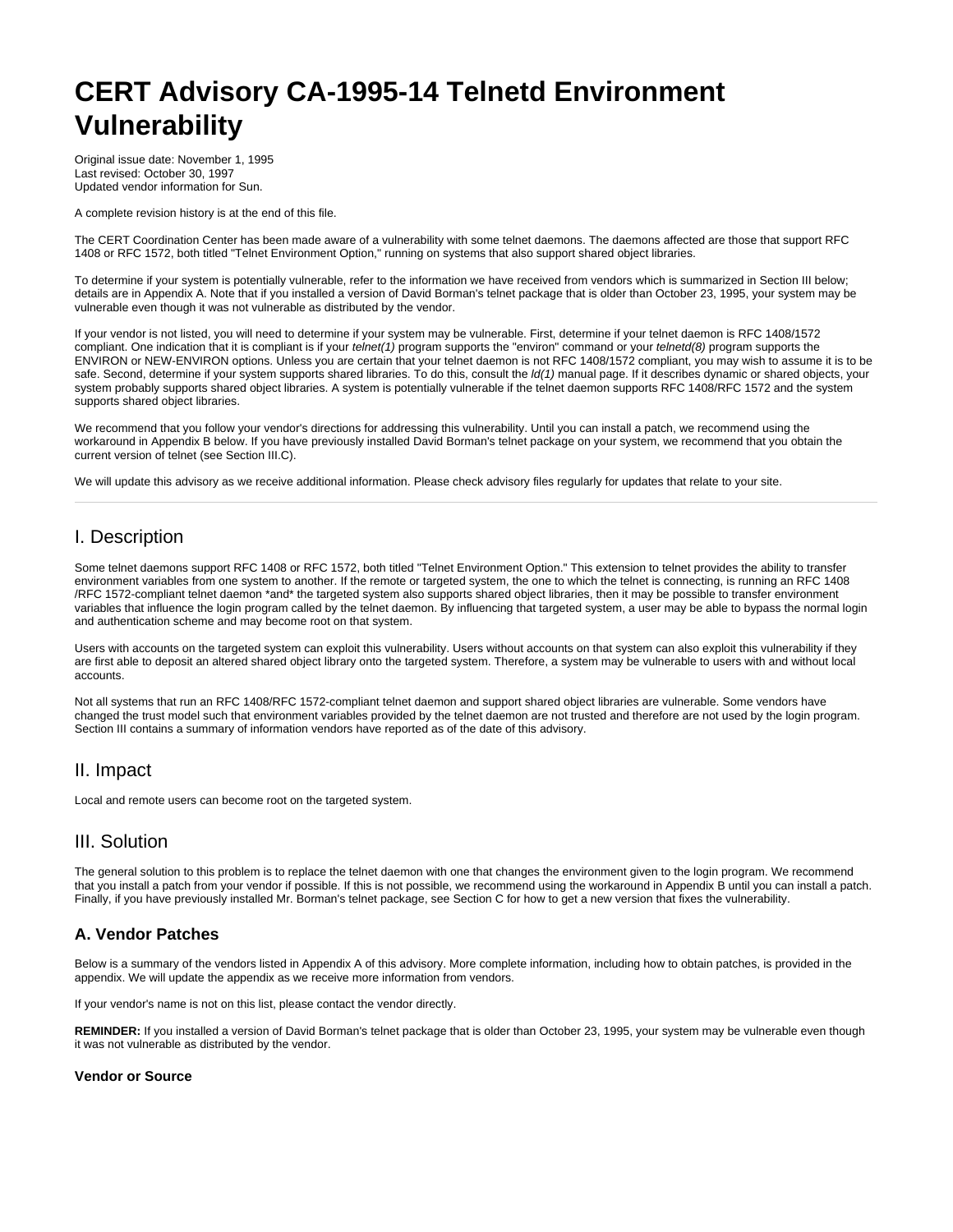Apple Computer Berkeley Software Design Cray Research **CYGNUS** Data General Digital Equipment FreeBSD Harris Hewlett-Packard IBM Corp. Linux MIT-distributed for Athena NEC **NetBSD** Open Software Foundation OpenVision SCO SGI Sony Corp.

## **B. Workaround**

Until you can install a patch from your vendor, you can use the workaround provided in Appendix B.

## **C. If you have installed a previous version of Mr. Borman's telnet package, note that he has fixed this problem in the version available at the following location:**

<ftp://ftp.cray.com/src/telnet/telnet.95.10.23.NE.tar.Z> MD5 checksum 2e14879a5b0aa6dd855a17fa8a3086cf

# Appendix A: Vendor Information

Below is information we have received from vendors. If you do not see your vendor's name below, contact the vendor directly for information.

#### **Apple Computer, Inc.**

Apple's A/UX is not vulnerable.

#### **Berkeley Software Design, Inc.**

BSDI's BSD/OS is not vulnerable.

#### **Cray Research, Inc.**

Cray's UNICOS is not vulnerable.

#### **CYGNUS Network Security V4 Free Network Release**

cns-95q1 is vulnerable. cns-95q4 is not vulnerable.

Customers can use the following URL to obtain the patch:

<http://www.cygnus.com/data/cns/telnetdpatch.html>

If customers are unable to obtain the patch in this manner or have any questions, send e-mail to [kerbask@cygnus.com](mailto:kerbask@cygnus.com)

Note that while the URL and patch are already available, there is no link to the page yet. We will add a link once the announcement has been made.

#### **Data General Corporation**

Data General believes the DG/UX operating system to be NOT vulnerable to this problem. This includes all supported releases, DG/UX 5.4 Release 3.00, DG/UX 5.4 Release 3.10, DG/UX Release 4.10 and all related Trusted DG/UX releases.

Specifically, telnetd shipped in DG/UX does not support environment options and does not support RFC 1572.

#### **Digital Equipment Corporation**

Digital's OSF/1: vulnerable Digital's ULTRIX: not vulnerable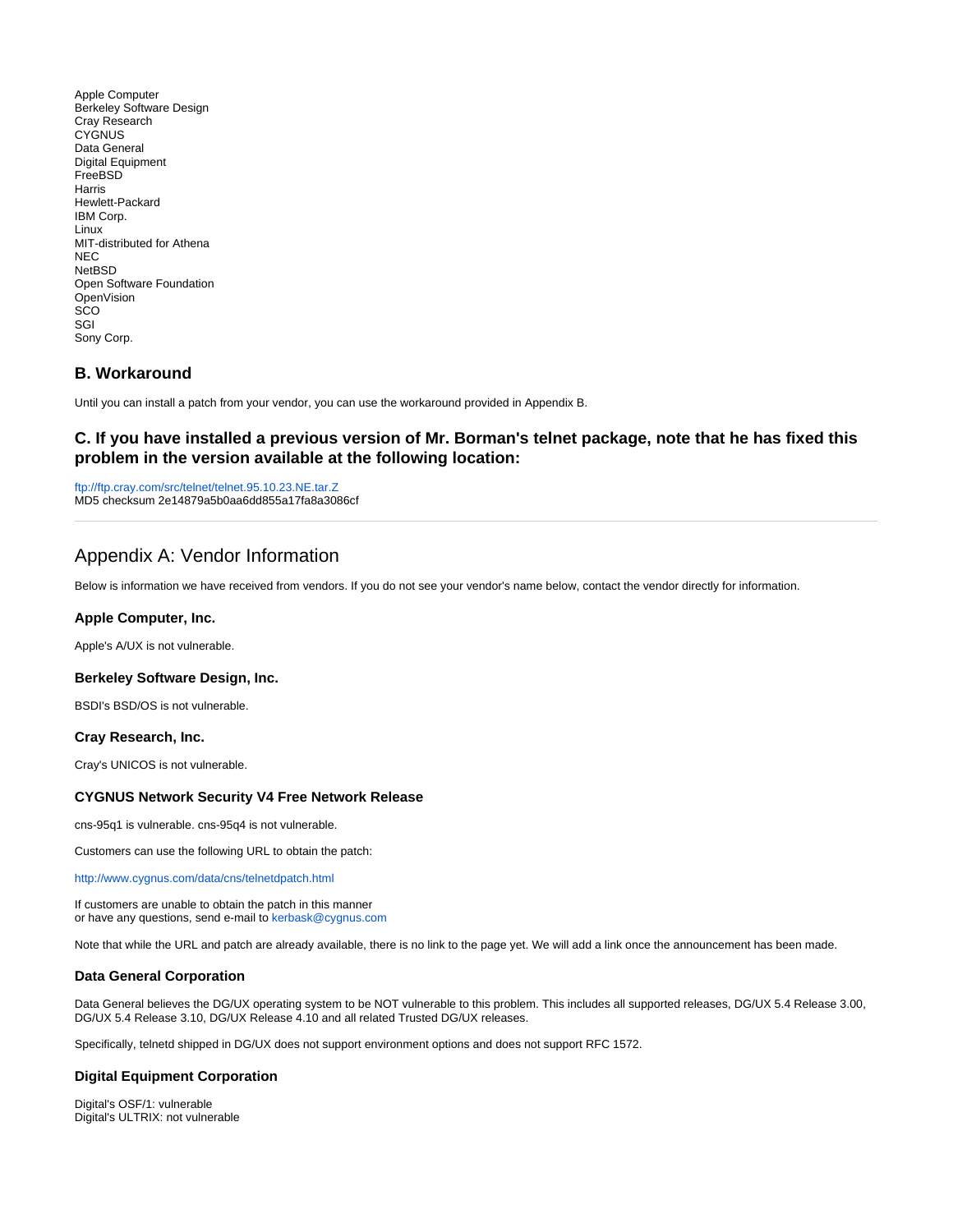Digital has corrected this potential vulnerability. Patches containing new images for Digital's OSF/1 platforms are being provided to your normal Digital Support channels beginning October 31 (U.S. time). The kits may be identified as ECO SSRT0367 (telnetd) for DEC OSF/1 V2.0 thru V3.2c

This potential vulnerability is not present on Digital's ULTRIX systems.

Digital distribution of this announcement will be via AES services (DIA, DSNlink FLASH etc.). Digital Equipment Corporation strongly urges Customers to upgrade to a minimum of DEC OSF/1 V3.0, then apply this patch.

#### **FreeBSD**

Vulnerable. A patch has been applied to the current development FreeBSD source tree which is not yet released. This patch is slightly modified compared to posted one, i.e. only variables which affects FreeBSD are disabled. It is telnetd patch, not a login wrapper.

For the official patch, location please contact:

Jordan Hubbard [<jkh@FreeBSD.org>](mailto:jkh@FreeBSD.org)

#### **Harris**

Harris Computer Systems Corporation's Night Hawk is not vulnerable.

#### **Hewlett-Packard Company**

HP/UX is not vulnerable.

#### **IBM Corporation**

AIX is not vulnerable to this attack.

#### **Linux (freely available software; not a vendor)**

#### **Debian GNU/Linux** (From "Peter Tobias" [<tobias@et-inf.fho-emden.de>](mailto:tobias@et-inf.fho-emden.de)):

The current version of the Debian GNU/Linux distribution (released 10/27/95) is not vulnerable anymore. All Debian Installations that use a netstd package version prior to v1.21-1 are vulnerable (telnetd is part of the netstd package). netstd-1.21-1 and above are ok.

Patches are available. Peter fixed the bug last week and uploaded the fixed version to our ftp site (ftp.debian.org). Binaries, sources and the diffs against the bsd telnetd can be found there. The URL for the new binary package is:

<ftp://ftp.debian.org/debian/debian-0.93/binary/net/netstd-1.21-1.deb>

and the sources and the diff against the bsd telnetd can be found at:

<ftp://ftp.debian.org/debian/debian-0.93/source/net/netstd-1.21-1/telnetd.tar.gz> <ftp://ftp.debian.org/debian/debian-0.93/source/net/netstd-1.21-1/telnetd.diff.gz>

**Red Hat Linux** (From Erik Troan <ewt@redhat.com>): Vulnerable. A fix is now available at:

<ftp://ftp.redhat.com/pub/redhat-2.0/updates/NetKit-B-0.06-4.i386.rpm> <ftp://ftp.pht.com/pub/linux/redhat/redhat-2.0/updates/NetKit-B-0.06-4.i386.rpm>

It will also be fixed in the upcoming Red Hat 2.1 release.

**Slackware Linux** is vulnerable. The fixes are available from:

<ftp://ftp.cymru.net/pub/linux/security/in.telnetd.bin.gz> MD5 (in.telnetd.bin.gz) = 300fc2b022f338e32db411d0e14f0bed

<ftp://ftp.cymru.net/pub/linux/security/in.telnetd.bin.elf.gz> MD5 (in.telnetd.bin.elf.gz) = a9ed9a0b90b7a62c98c185e9c7970c5e

The CERT Coordination Center has received information that Paul Leyland [<plc@sable.ox.ac.uk>](mailto:plc@sable.ox.ac.uk) has placed patches for Linux on ftp.ox.ac.uk.

Non-US sites may want to obtain the patches from this archive for convenience. However, please note that these patches will only be available for the next few months; at some point they will be removed from this location.

Linux: This consists of a README, a patch for the telnetd source and a compiled telnetd which should be ok for most Slackware distributions and is available from

<ftp://ftp.ox.ac.uk/pub/comp/security/software/patches/telnetd/linux>

MD5 (envpatch) = 3dff044bae0ee7076b8dce735e174962 MD5 (telnetd) = ee2146342059ab00b94fae19f9b1ea63 MD5 (README) = 83f8d07a9b9e8f307346d2ac4b8b3f39

#### **MIT-distributed Athena telnet/telnet95**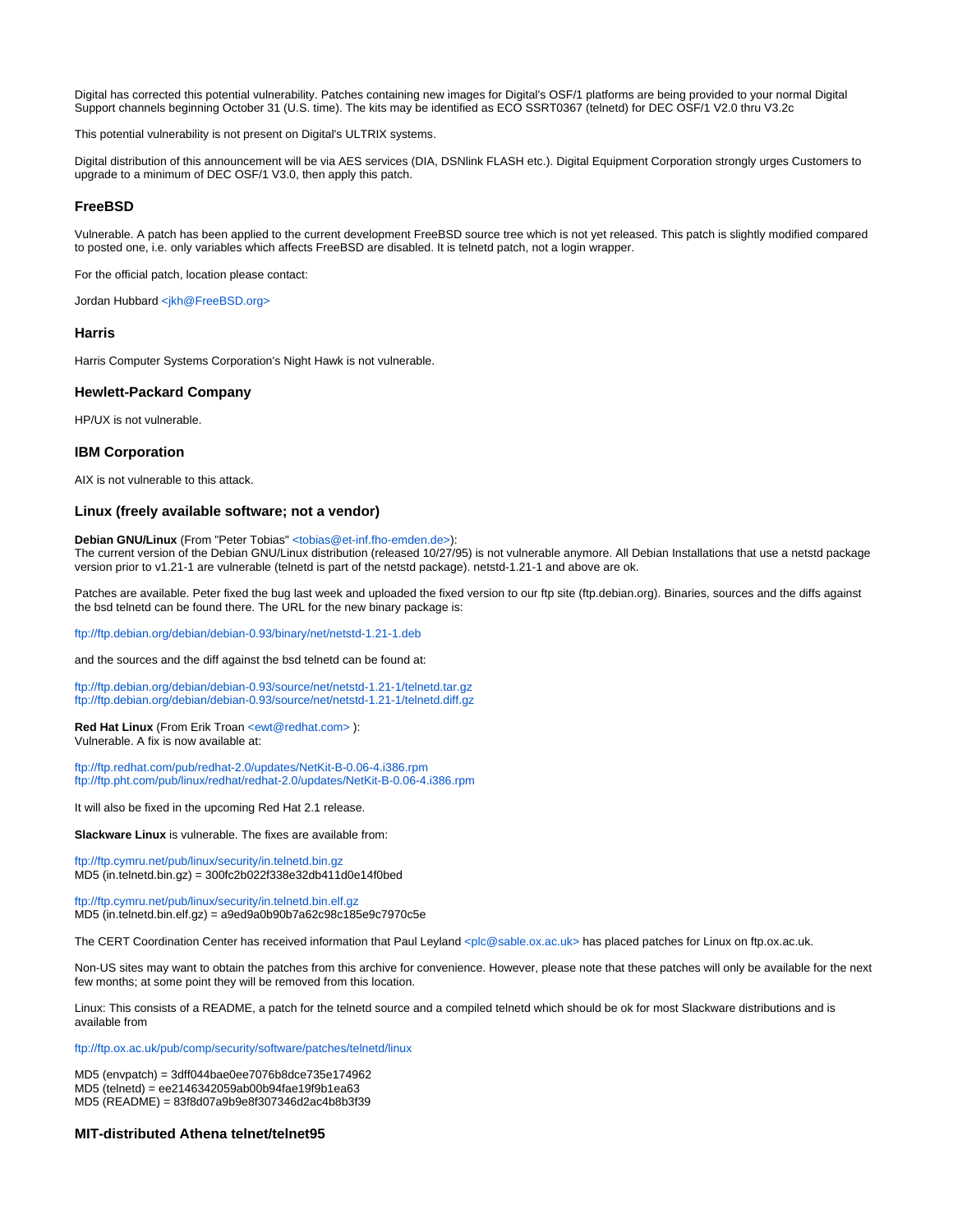Vulnerable. Patches available in: <ftp://aeneas.mit.edu/pub/kerberos/telnet-patch/>

beta4-3.patch is the patch versus the Beta 4 patch level 3 distribution of Kerberos v5.

beta5.patch is the patch versus the Beta 5 distribution of Kerberos V5.

Both patches have been PGP signed by Ted Ts'o [<tytso@MIT.EDU>](mailto:tytso@MIT.EDU) using detached signatures (beta4-3.patch.sig and beta5.patch.sig).

#### **NEC Corporation**

Some NEC systems are vulnerable. Here is their vulnerability matrix:

| 0S                                               | Version                | Status                        |
|--------------------------------------------------|------------------------|-------------------------------|
| $EWS-UX/V(Rel4.0)$ $R1.x - R6.x$ not vulnerable  |                        |                               |
| $EWS-UX/V(Rel4.2)$ $R7.x - R10.x$ not vulnerable |                        |                               |
| EWS-UX/V(Rel4.2MP)                               | R10.x                  | vulnerable<br>patch available |
| $UP-UX/V$                                        | $R2 \times -R4 \times$ | not vulnerable                |
| $UP-UX/V(Rel4.2MP)$ $R5.x - R7.x$                |                        | vulnerable<br>patch available |
| UX/4800                                          | R11.x                  | vulnerable<br>patch available |

The patches are available through anonymous FTP from <ftp://ftp.meshnet.or.jp> in the /pub/48pub/security directory. Please refer to the README file in the directory concerning the appropriate patches that should be retrieved.

| ΟS                                 | Version | Patch-ID and Checksums                                       |
|------------------------------------|---------|--------------------------------------------------------------|
| EWS-UX/V(Rel4.2MP) R10.x NECmas001 |         | Results of sum = $760$ 295                                   |
|                                    |         | $MD5$ (NECmas001.COM.pkg) = 588ED562BBDA6AFF45F1910A75C19B30 |
| $UP-UX/V(Rel4.2MP)$ R5.x NECu5s001 |         | Results of sum = $22675$ 293                                 |
|                                    |         | $MD5$ (NECu5s001.COM.pkg) = CBBA695079570BE994EDE8D5AD296B38 |
|                                    |         | $R6.x$ NECu6s001<br>Results of sum = $40159$ 293             |
|                                    |         | $MD5$ (NECu6s001.COM.pkg) = C891AF03402CFD092B930253DC3CD607 |
|                                    |         | $R7.x$ NECu7s001<br>Results of sum = $65094$ 295             |
|                                    |         | $MD5$ (NECu7s001.COM.pkg) = 00BAFAFF4A8FCFFB58FB6F8F94039D14 |
| UX/4800                            |         | $R11.x$ NECmbs002<br>Results of sum = $34536$ 295            |
|                                    |         | $MD5$ (NECmbs002.COM.pkg) = E6ADAAC22C1B32C4180B855C19B49205 |

Contacts for further information:

Email: [UX48-security-support@nec.co.jp](mailto:UX48-security-support@nec.co.jp)

## **NetBSD**

NetBSD 1.0 (the last official release) is vulnerable; NetBSD 1.1 (due out in mid-November) will not be. NetBSD-current is not vulnerable, as of a week or so ago.

Patches: A source form patch has been developed. A core team member will have to make source and binary patches available and provide a location for it.

The login-wrapper given in the advisory can be compiled with NetBSD with:

cc -static -o login-wrapper login-wrapper.c

#### **Open Software Foundation**

OSF/1 version 1.3 is not vulnerable.

## **OpenVision**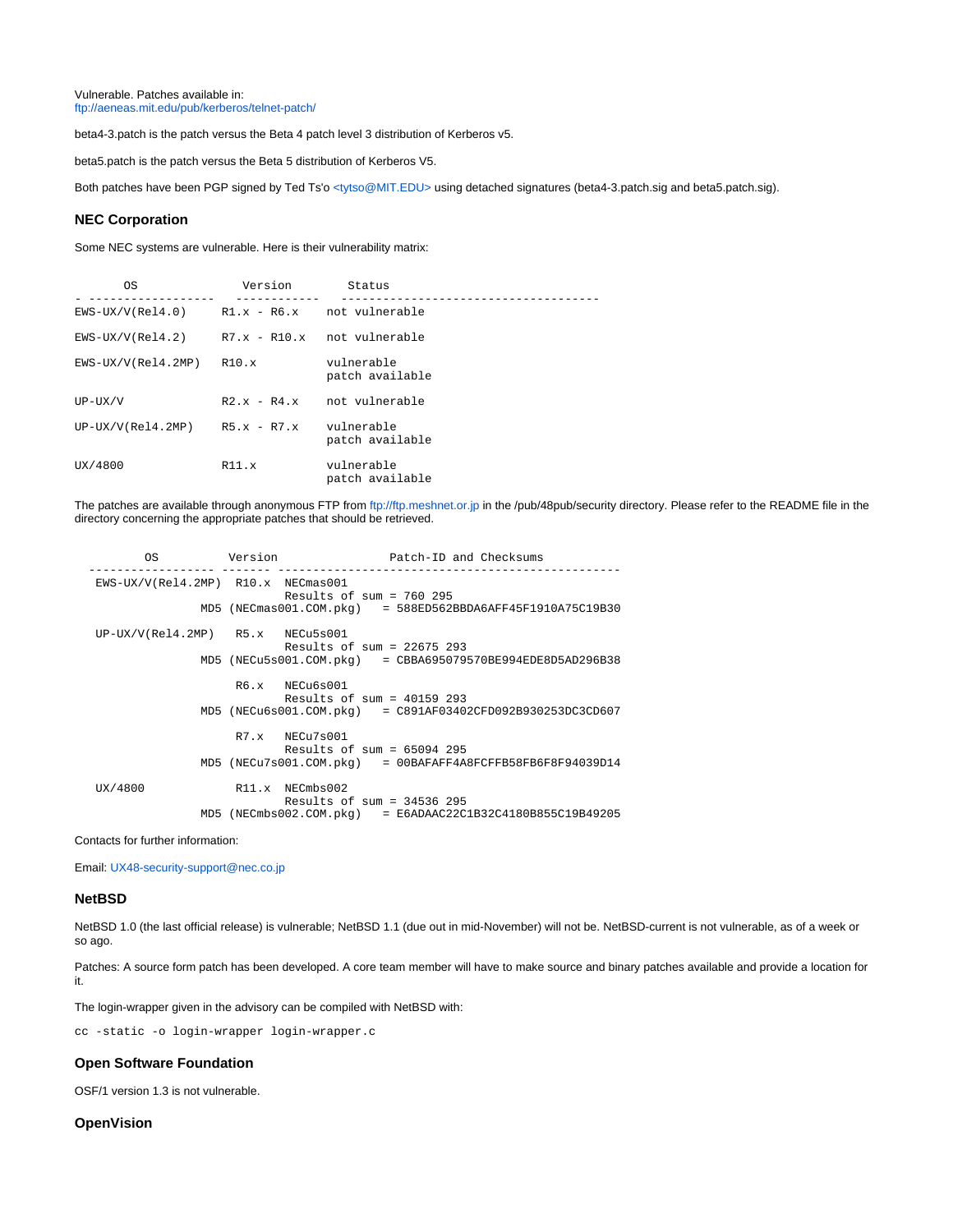This is from: Barry Jaspan <br/> <br/> <br/>Span@cam.ov.com>: OpenVision has a patch for the telnetd in OpenV\*Secure 1.2 and will contact its customers directly.

## **The Santa Cruz Operation Inc.**

SCO is NOT vulnerable.

#### **Silicon Graphics**

On November 16, 1995, Silicon Graphics updated their advisory, 19951101-02-P1010o1020, concerning the Telnetd vulnerability.

In the original advisory, 19951101-01-P1010o1020, the patches 1010 and 1020 were indicated for the wrong versions of IRIX. Patch 1010 is for IRIX 6.1 and patch 1020 is for IRIX 5.2, 5.3, 6.0, 6.0.1. The corrections have been made below.

The solution for this issue is a replacement of the telnetd program for those versions that are vulnerable. The following patches have been generated for those versions vulnerable and freely provides them for the community.

#### **IRIX 3.x**

This version of IRIX is not vulnerable. No action is required.

#### **IRIX 4.x**

This version of IRIX is not vulnerable. No action is required.

#### **IRIX 5.0.x, 5.1.x**

For the IRIX operating systems versions 5.0.x, 5.1.x, an upgrade to 5.2 or better is required first. When the upgrade is completed, then the patches described in the next sections "**IRIX 5.2, 5.3, 6.0, 6.0.1, 6.1**" or "**IRIX 6.1**" can be applied.

#### **IRIX 5.2, 5.3, 6.0, 6.0.1**

For the IRIX operating system versions 5.2, 5.3, 6.0, and 6.0.1, an inst-able patch has been generated and made available via anonymous ftp and/or your service/support provider. The patch is number 1020 and will install on IRIX 5.2, 5.3, 6.0 and 6.0.1 .

The SGI anonymous ftp site is sgigate.sgi.com (204.94.209.1). Patch 1020 can be found in the following directories on the ftp server:

~ftp/Security

or

~ftp/Patches/5.2 ~ftp/Patches/5.3 ~ftp/Patches/6.0 ~ftp/Patches/6.0.1

The actual patch will be a tar file containing the following files:

| Filename:                 | README.patch.1020                |
|---------------------------|----------------------------------|
| Algorithm #1 (sum $-r$ ): | 31057 8 README.patch.1020        |
| Algorithm #2 (sum):       | 40592 8 README.patch.1020        |
| MD5 checksum:             | 02F06ECD6240015F8DF82A99EC01E911 |
| Filename:                 | patchSG0001020                   |
| Algorithm #1 (sum $-r$ ): | 07232 2 patchSG0001020           |
| Algorithm #2 (sum):       | 47310 2 patchSG0001020           |
| MD5 checksum:             | DA2341626FAEB9D67BA85FA3465BA9D9 |
| Filename:                 | patchSG0001020.eoel_sw           |
| Algorithm #1 (sum $-r$ ): | 22449 62 patchSG0001020.eoe1 sw  |
| Algorithm #2 (sum):       | 36518 62 patchSG0001020.eoe1 sw  |
| MD5 checksum:             | 936019F2CC9AB6CAE0D2DF611D461475 |
| Filename:                 | patchSG0001020.eoe2_sw           |
| Algorithm #1 (sum $-r$ ): | 29899 43 patchSG0001020.eoe2_sw  |
| Algorithm #2 (sum):       | 12088 43 patchSG0001020.eoe2 sw  |
| MD5 checksum:             | 19A9C0BCB6F178E7EDF86850A1CF81D1 |
| Filename:                 | patchSG0001020.idb               |
| Algorithm #1 (sum $-r$ ): | 64615 2 patchSG0001020.idb       |
| Algorithm #2 (sum):       | 46761 2 patchSG0001020.idb       |
| MD5 checksum:             | 487831A62C61FEAF5797859CBC1F018C |

#### **IRIX 6.1**

For the IRIX operating system version 6.1, an inst-able patch has been generated and made available via anonymous ftp and/or your service/support provider. The patch is number 1010 and will install on IRIX 6.1 .

The SGI anonymous ftp site is sgigate.sgi.com (204.94.209.1). Patch 1010 can be found in the following directories on the ftp server: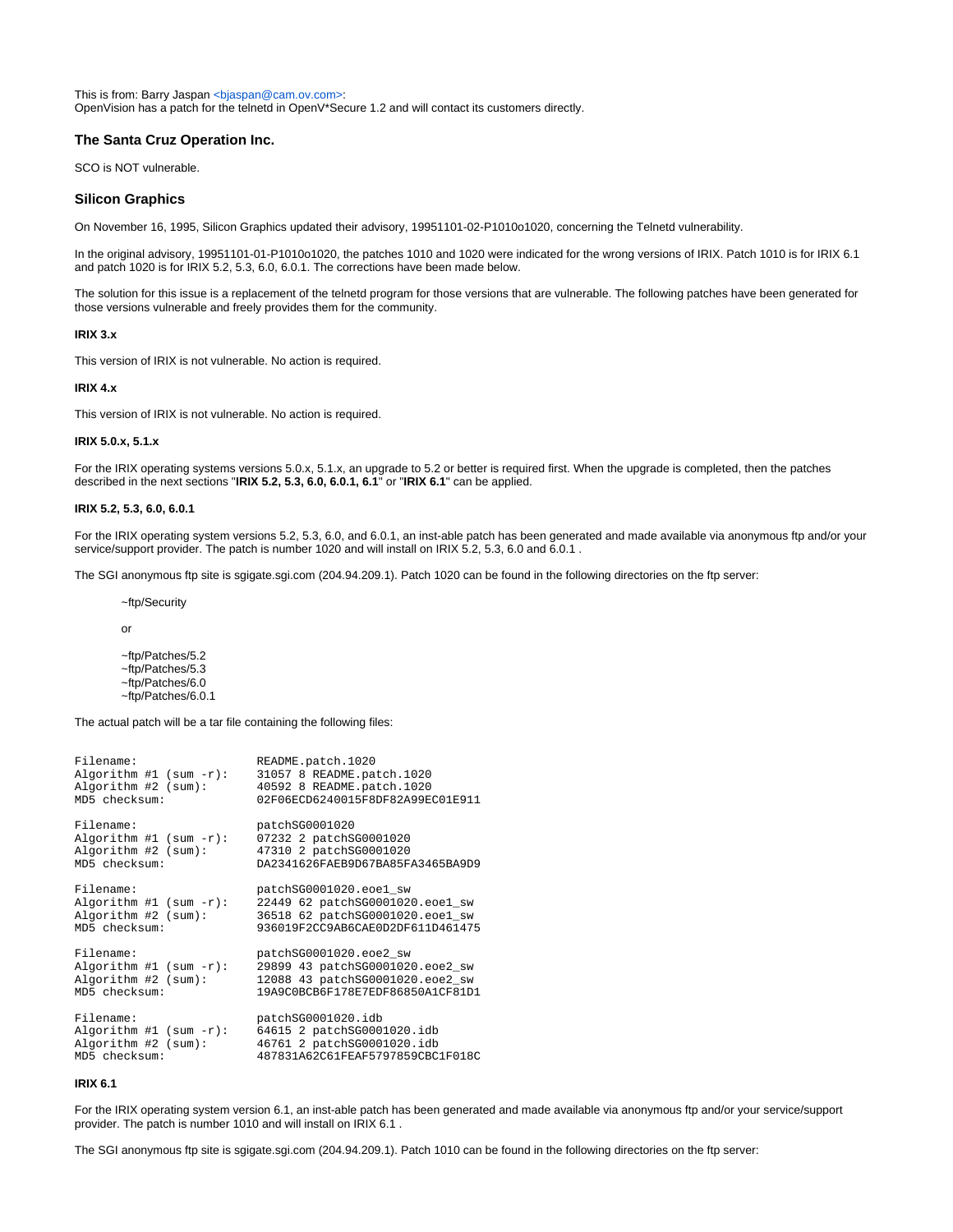~ftp/Security

or

~ftp/Patches/6.1

The actual patch will be a tar file containing the following files:

| Filename:                 | README.patch.1010                |
|---------------------------|----------------------------------|
| Algorithm #1 (sum $-r$ ): | 43949 8 README.patch.1010        |
| Algorithm #2 (sum):       | 38201 8 README.patch.1010        |
| MD5 checksum:             | A8781E18A1F79716FBFE0B6E083DAB31 |
| Filename:                 | patchSG0001010                   |
| Algorithm #1 (sum $-r$ ): | 08656 2 patchSG0001010           |
| Algorithm #2 (sum):       | 45506 2 patchSG0001010           |
| MD5 checksum:             | 34CF7F63073C225AD76150A4088E76AB |
| Filename:                 | patchSG0001010.eoel_sw           |
| Algorithm #1 (sum -r):    | 12843 65 patchSG0001010.eoe1 sw  |
| Algorithm #2 (sum):       | 42034 65 patchSG0001010.eoel_sw  |
| MD5 checksum:             | 82B8D375ECBF58A08286D393CE3980E7 |
| Filename:                 | patchSG0001010.eoe2 sw           |
| Algorithm #1 (sum $-r$ ): | 01655 47 patchSG0001010.eoe2_sw  |
| Algorithm #2 (sum):       | 19507 47 patchSG0001010.eoe2 sw  |
| MD5 checksum:             | 1A5C5B5B84E0188A923C48419F716492 |
| Filename:                 | patchSG0001010.idb               |
| Algorithm #1 (sum -r):    | 31514 2 patchSG0001010.idb       |
| Algorithm #2 (sum):       | 46531 2 patchSG0001010.idb       |
| MD5 checksum:             | 9540492FEB00D41281AAF90AC3F67FA9 |

SGI Security Information/Contacts:

For obtaining security information, patches or assistance, please contact your SGI support provider.

If there are questions about this document, email can be sent to [cse-security-alert@csd.sgi.com.](mailto:cse-security-alert@csd.sgi.com)

For reporting \*NEW\* SGI security issues, email can be sent to [security-alert@sgi.com](mailto:security-alert@sgi.com).

#### **Sony Corporation**

Sony's NEWS-OS 6.x is not vulnerable.

#### **Sun Microsystems, Inc.**

Versions of Solaris prior to 2.5 and SunOS do not support the "environ" option and are not affected by the reported problem.

# Appendix B: login-wrapper Workaround

The login-wrapper program shown below is meant to be executed just before the distributed login program. The wrapper cleans specific variables from the environment before invoking the distributed login program.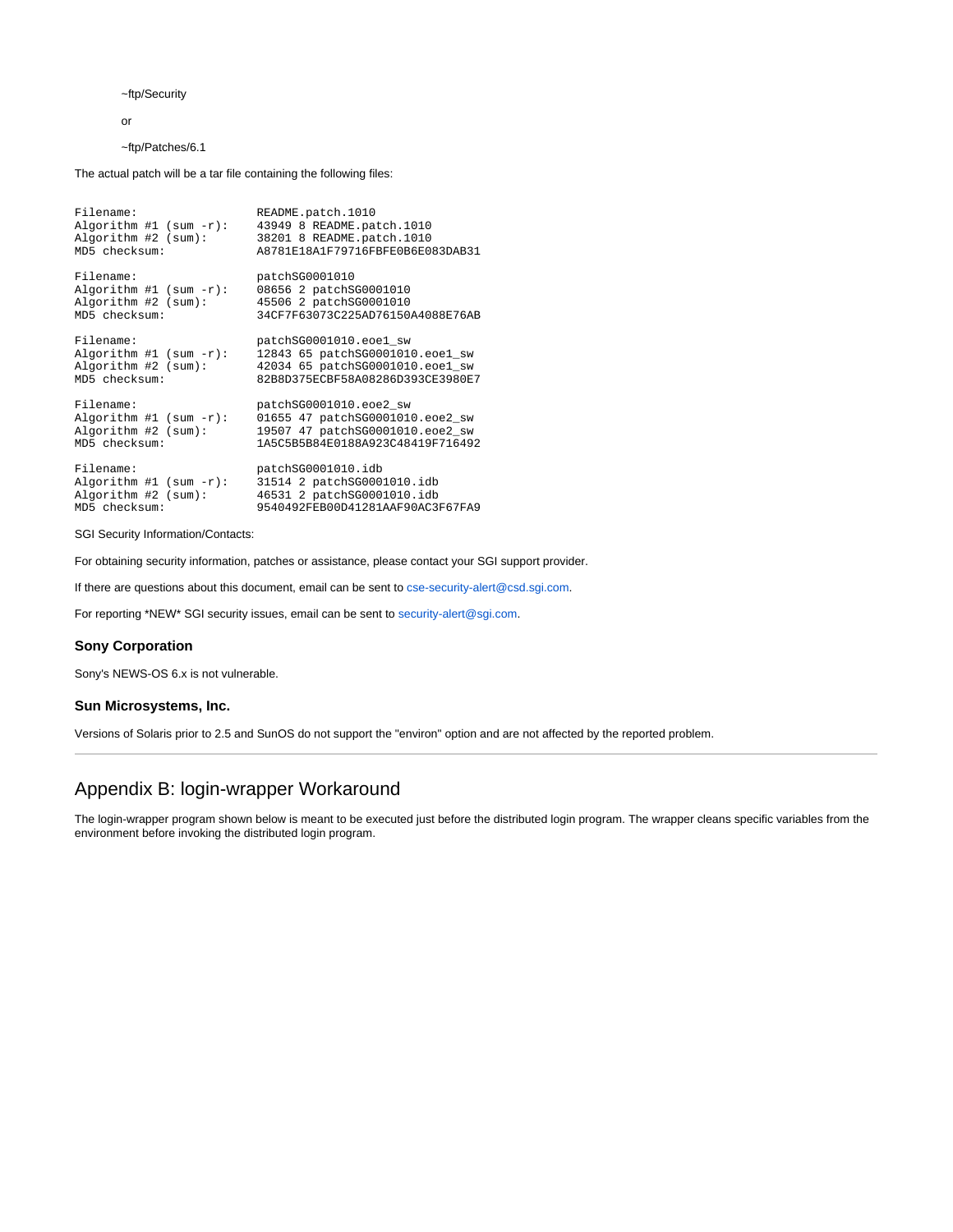```
- ------------------------cut here--8<------------------------
/*
 * This is a login wrapper that removes all instances of
  * various variables from the environment.
 *
  * Note: this program must be compiled statically to be
  * effective against exploitation.
 * Author:
             Lawrence R. Rogers
 *
  * 10/25/95 version 1.1 Original version
 * 10/26/95 version 1.2 ELF_ variables removed (Linux)
 * 10/27/95 version 1.3 ELF_ changed to ELF_LD_
                           Added AOUT_LD_ (Linux)
 *
  */
#include <stdio.h>
#if !defined(_PATH_LOGIN)
                                  "/bin/login.real"
#endif
main (argc, argv, envp)
int argc;
char **argv, **envp;
{
        register char **p1, **p2;
       for (p1 = p2 = envp; *p1; p1++) {
 if (strncmp(*p1, "LD_", 3) != 0 &&
 strncmp(*p1, "_RLD", 4) != 0 &&
 strncmp(*p1, "LIBPATH=", 8) != 0 &&
 strncmp(*p1, "ELF_LD_", 7) != 0 &&
 strncmp(*p1, "AOUT_LD_", 8) != 0 &&
 strncmp(*p1, "IFS=", 4) != 0 ) {
              *_{p2++} = *_{p1}; }
 }
       *_{p2} = 0; execve(_PATH_LOGIN, argv, envp);
        perror(_PATH_LOGIN);
       exit(1);}
  - ------------------------cut here--8<------------------------
```
The following two examples show how to compile the login-wrapper for SGI's IRIX 5.3 and FreeBSD 2.x systems. The examples move the distributed login program to a new location and install the wrapper in the standard location. When executed, the wrapper first cleanses the environment and then calls the relocated, distributed login program.

**Note 1:** The wrapper must be compiled statically. On SGI's IRIX system, compiling statically requires that the non-shared versions of libraries be installed. Consult your system documentation to determine how to do this.

Note 2: You may need to change the \_PATH\_LOGIN variable to define where the real login program resides on your system. On some systems, login resides in /usr/bin/login.

## **Compiling for IRIX 5.3**

# uname -a IRIX test 5.3 11091812 IP22 mips # /bin/ls -l /usr/lib/iaf/scheme  $65832$  Sep 9 14:24 /usr/lib/iaf/scheme # /bin/cc -non\_shared -O -D\_PATH\_LOGIN=\"/usr/lib/iaf/scheme.real\" \ login-wrapper.c -o login-wrapper # /bin/mv /usr/lib/iaf/scheme /usr/lib/iaf/scheme.real # /bin/chmod 755 /usr/lib/iaf/scheme.real # /bin/mv login-wrapper /usr/lib/iaf/scheme # /bin/chmod 4755 /usr/lib/iaf/scheme # /bin/chown root /usr/lib/iaf/scheme # /bin/chgrp sys /usr/lib/iaf/scheme # /bin/ls -lL /usr/lib/iaf/scheme /usr/lib/iaf/scheme.real 65832 Sep 9 14:24 /usr/lib/iaf/scheme.real  $sys$  213568 Oct 30 08:42 /usr/lib/iaf/scheme

## **Compiling for FreeBSD 2.x**